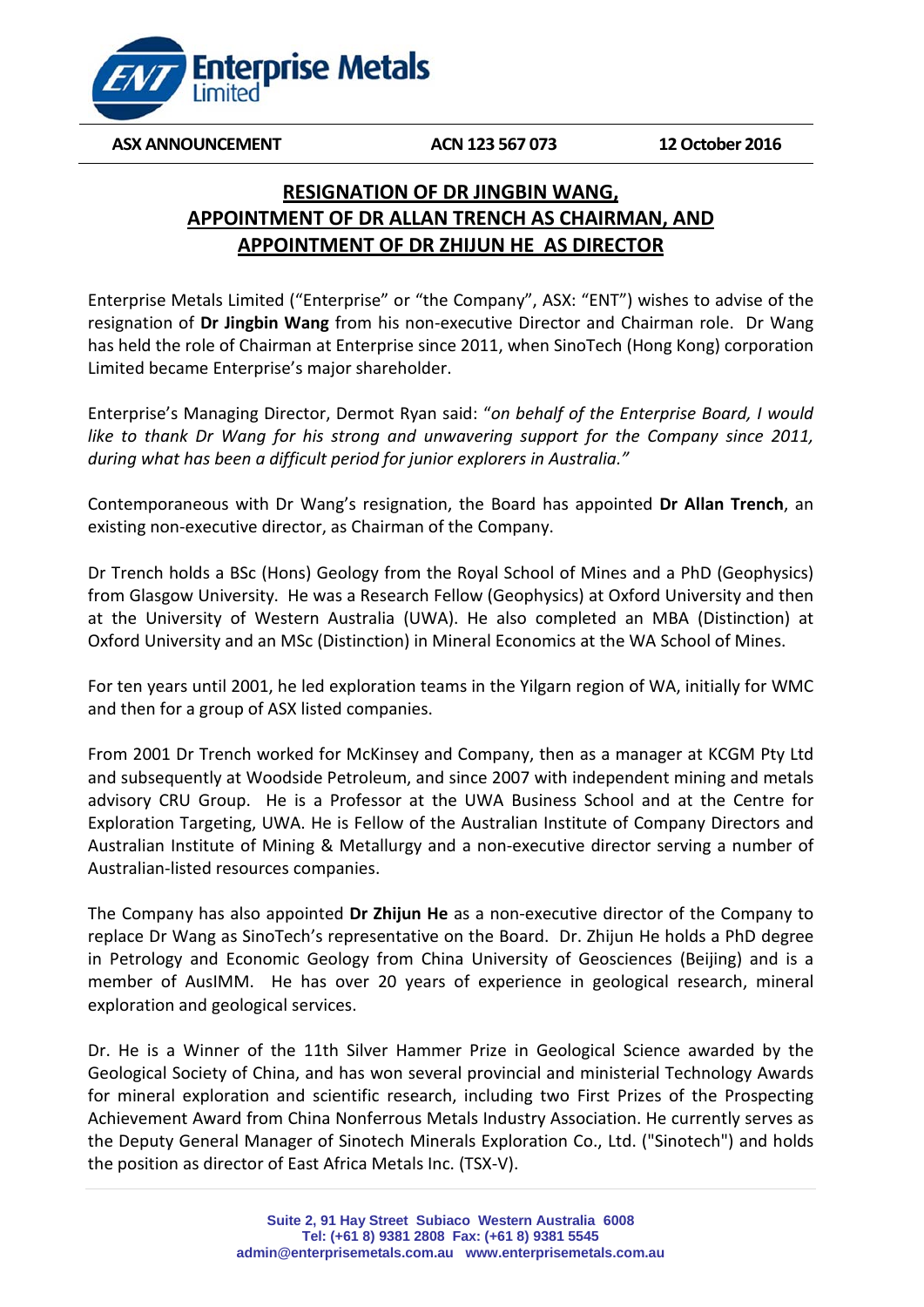Dr. He has been guiding exploration and has pioneered the market development of geological services in China, Asia, South America, and Africa, and has led the discoveries of several largemulti-metallic deposits for clients of Sinotech in Africa.

## **About Enterprise Metals limited**

### **Doolgunna Cu/Au Project**

Enterprise has held a strategic and prospective tenement portfolio at Doolgunna since 2008, before Sandfire Resources NL ("Sandfire", ASX:SFR) discovered the high grade DeGrussa copper-gold (zinc) deposit in 2009 and the high grade Monty copper-gold(zinc) deposit in 2015.

In late 2015, Enterprise completed an extensive moving loop electromagnetic (EM) survey at the Vulcan–Goodins VHMS prospect, immediately north of the Doolgunna homestead, where it detected a steeply dipping conductor (Vulcan West). This conductor was tested by one deep RC hole in late 2015, but further drill testing is required. South-west of the Doolgunna homestead, Enterprise completed a maiden nine hole drill test of the Borg copper-zinc SEDEX target, and intersected low grade base metal sulphides which require follow up drill testing.

On 12<sup>th</sup> October 2016, Enterprise announced that it had entered into an exploration agreement with Sandfire for Enterprise's Doolgunna Project which currently covers  $975km^2$  along the southern margin of the Bryah Basin and the northern part of the Yerrida Basin in Western Australia.

The broad terms of this agreement are summarized below;

- Enterprise to receive \$300,000 worth of Sandfire shares at commencement
- Sandfire to spend minimum of \$1.5M over 2 years on exploration
- After minimum spend, Sandfire has option to sole fund exploration to define minimum Resources containing 50,000 tonnes Cu metal or equiv.
- Sandfire to earn a 75% interest when minimum Mineral Resource defined
- Enterprise and Sandfire then form JV and fund their respective interests

For further details of the Doolgunna Farm In Agreement, please refer:

[http://enterprisemetals.com.au/wp-content/sharelink/20161012-sandfire-resources-farmin-to](http://enterprisemetals.com.au/wp-content/sharelink/20161012-sandfire-resources-farmin-to-doolgunna-project-772fdda1cad6e5fba08553f28d88d4a9.pdf)[doolgunna-project-772fdda1cad6e5fba08553f28d88d4a9.pdf](http://enterprisemetals.com.au/wp-content/sharelink/20161012-sandfire-resources-farmin-to-doolgunna-project-772fdda1cad6e5fba08553f28d88d4a9.pdf)

### **Fraser Range Ni/Co Project**

Enterprise also holds a strategic and prospective tenement package over the southern Fraser Range area, to the south of Sirius Resources NL's 2012 discovery of the Nova nickel-copper massive sulphide deposit.